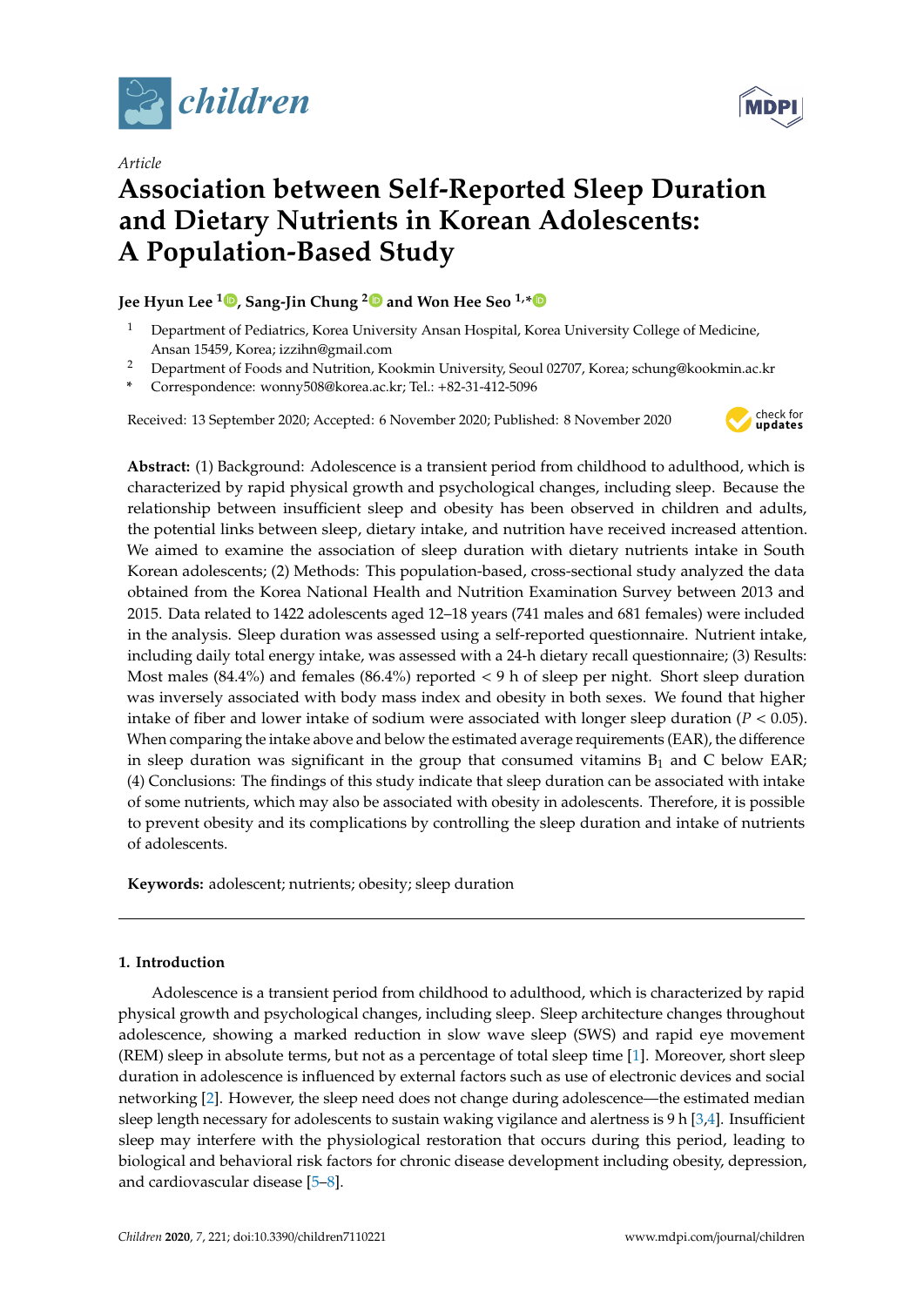The rates of obesity among adolescents have increased over the past 3 decades; currently, more than 330 million children and adolescents worldwide were overweight or obese [\[9\]](#page-8-6). Obesity during adolescence is a predictor of obesity in adulthood [\[10\]](#page-8-7). Therefore, prevention efforts should begin early in life to prevent complication of obesity in adulthood. Since the relationship between insufficient sleep and obesity has been observed in both children and adults, the potential links between sleep, dietary intake, and nutrition have received increased attention. Although the exact mechanism of association between dietary intake and sleep duration is not clear, several possibilities have been suggested as follows: (1) short sleep duration increased free time to eat foods [\[11\]](#page-8-8); (2) sleep deprivation has been associated with activation of the stress system, which has been associated with decreased leptin and elevated ghrelin levels and increased insulin insensitivity [\[12,](#page-8-9)[13\]](#page-8-10), and a short sleep duration has been associated with decreased levels of thyroid stimulating hormone and growth hormone that stimulate the basal metabolic rate [\[14](#page-8-11)[,15\]](#page-8-12), whereas some studies have reported that manipulating the diet can alter sleep duration and quality. High intake of fish and vegetables was associated with good sleep quality [\[16\]](#page-8-13). The Mediterranean diet was associated with insomnia in older adults [\[17\]](#page-9-0).

There have been studies on the association between dietary habits or food intake, such as intake of sweetened food or beverages, and sleep duration, but there are few studies on the association between nutrients intake and sleep duration in adolescents. Therefore, this study examined the association between sleep duration and dietary nutrients intake presented in the results of the 6th Korean Nutrition Health and Nutrition Examination Survey (KNHANES).

## **2. Materials and Methods**

## *2.1. Survey Overview and Study Subjects*

This population-based, cross-sectional study analyzed the data of South Korean adolescents who participated in the Korea National Health and Nutrition Examination Survey (KNHANES) between 2013 and 2015. The KNHANES, a nationwide ongoing survey of non-institutionalized civilians, has been conducted by the Division of Chronic Disease Surveillance of the Korea Centers for Disease Control and Prevention (KCDC) and the Korean Ministry of Health and Welfare since 1998 [\[18\]](#page-9-1). The survey was designed to assess national health and nutritional status and consists of a health interview, nutritional assessment, and health examination. Participants were randomly selected from sampled household units using a stratified, multistage, and probability-based sampling design based on the component ratio of population and the housing census from the 2005 National Census Registry in South Korea.

Of 22,948 participants sampled in the KNHANES 2013–2015, we excluded 21,093 individuals who were aged <12 years or >18 years and 433 individuals who had missing values for major target variables, such as nutritional survey and sleep duration, and anthropometric measures. A total of 1422 adolescents (741 males and 681 females) were analyzed. All study subjects were considered minors; therefore, their parents signed the written informed consent forms. The institutional review board of the KCDC approved the study protocol. The survey data are available from the KCDC website (http://[knhanes.cdc.go.kr\)](http://knhanes.cdc.go.kr).

#### *2.2. Sleep Duration Measurements*

Sleep duration was assessed using a self-reported questionnaire. All subjects were asked about their sleep duration, smoking status, alcohol consumption, physical activity, and monthly household income level. Sleep duration data was acquired from the following question in a self-reported questionnaire: "How many hours do you sleep on average?" Sleep duration was classified into five categories-  $\leq$ 5 h, 6 h, 7 h, 8 h, and  $\geq$ 9 h.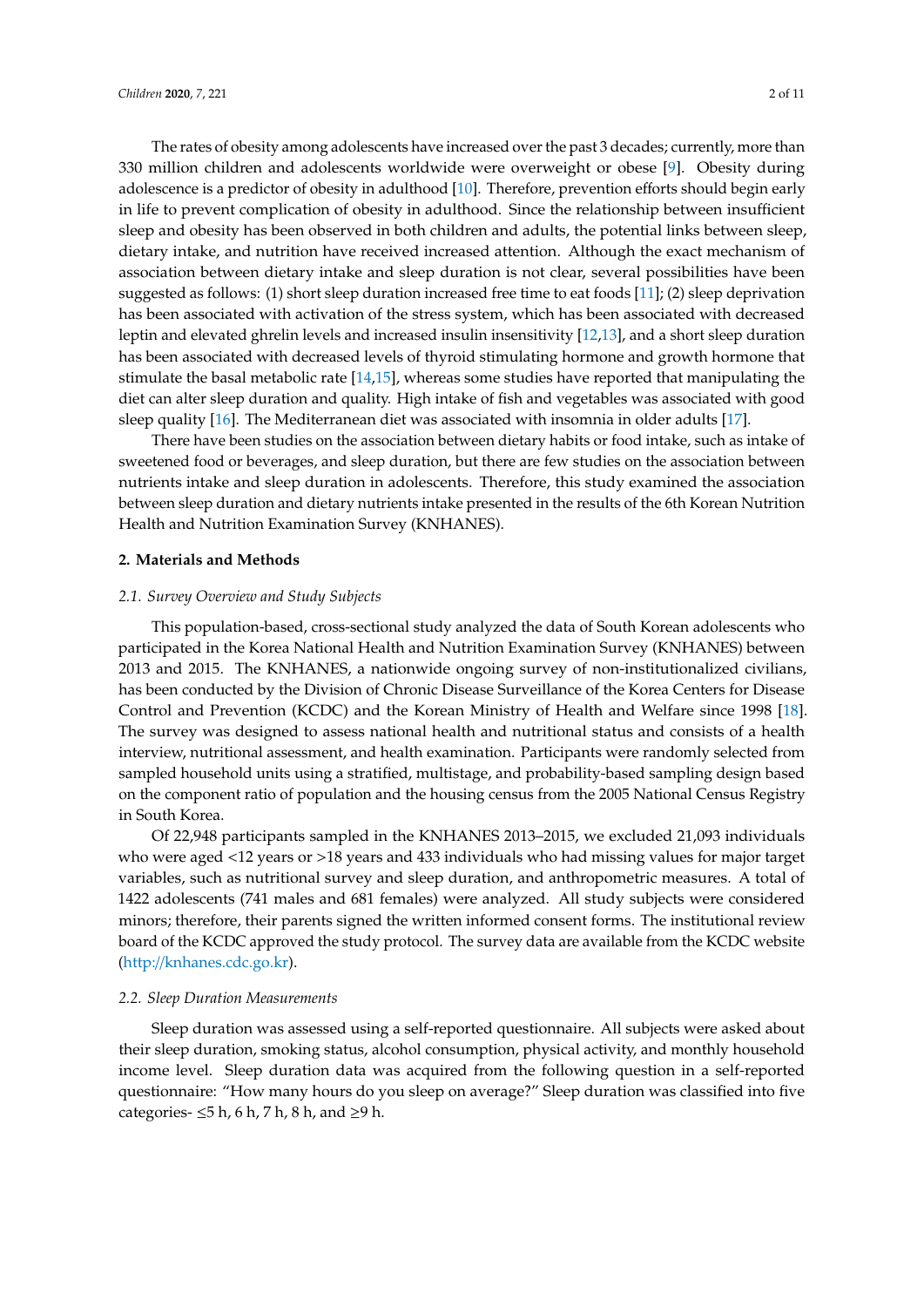## *2.3. Lifestyle Variables and Nutritional Assessment*

Data on age, area of residence, education level, occupation, monthly household income level, physical activity, smoking status, and alcohol consumption were obtained during the health-related interview. We divided the subjects into non-smokers and current smokers according to their self-reported smoking status. Subjects who had smoked cigarettes at least once during the month before the survey were defined as current smokers. Regarding alcohol consumption, subjects who had at least one alcoholic drink once during the month before the survey were defined as alcohol drinkers. Physical activity was assessed using minutes of walking per day calculated from weekly frequency and minutes of walking. Monthly household income level was divided into the lower 25th percentile of the total subjects or higher.

## *2.4. Anthropometry and Body Composition Measurements*

Trained staff members performed anthropometric and biochemical measurements. Height and body weight (BWt) were measured to the nearest 0.1 cm and 0.1 kg, respectively, while the participants were barefoot and wearing light clothing. Waist circumference was measured at the narrowest point between the lower border of the rib cage and the iliac crest while the participants were in standing position. Body mass index (BMI) was calculated by dividing BWt (kg) by height (m) squared.

BMI was categorized into 4 groups according to American Medical Association Expert Committee Recommendations [\[19\]](#page-9-2): underweight (BMI < 5th percentile), healthy weight (BMI between the 5th and 84th percentiles), overweight (BMI between the 85th and 94th percentiles), and obese (BMI ≥ 95th percentile).

#### *2.5. Nutrients Intake Asessment*

Nutrient intake, including daily total energy intake, was assessed using a 24-h dietary recall questionnaire administered by a trained dietician. The 24-h recall method examines the type and intake of food consumed one day before the survey date using tools such as 2D images, measuring cups, and thick slice. Energy and nutrient intakes for each participant were calculated using the Korean Foods and Nutrients Database of the Rural Development Administration [\[20\]](#page-9-3). Food groups were analyzed into 18 categories based on the Standard Food Composition Table, 8th Revision in Korea [\[21\]](#page-9-4). The amount of nutrients intake was compared with the Dietary Reference Intakes for Koreans 2015 [\[22\]](#page-9-5).

#### *2.6. Statistical Analyses*

Statistical analyses were performed with the statistical software package (SAS version 9.4 for Windows, SAS Institute, Cary, NC, USA) using SAS survey procedures including the appropriate weight, strata, domain, and cluster variables to account for the complex multistage sampling design in the KNHANES. Continuous variables (presented as mean  $\pm$  standard error) were compared by sex using the independent t-test and by categories of sleep duration using the analysis of variance (ANOVA). To evaluate the appropriateness of nutrient intake, the intake of nutrients was divided into two groups (below the estimated average requirement (EAR) and above EAR) to test the association with sleep duration using the chi-square test [\[22\]](#page-9-5).

Least square means of the sleep duration were compared according to BMI quartiles using the analysis of covariance (ANCOVA) after adjustment for age, smoking status, alcohol consumption, physical activity, monthly household income level, and energy intake (Figure [1\)](#page-3-0).

ANCOVA was used with calculation of linear trend to evaluate the relationship between dietary nutrients and sleep duration while controlling for other potential confounders. Model 1 was unadjusted. In Model 2, adjustments were made for the variables age and sex. Model 3 was adjusted for the variables of Model 2, smoking status, alcohol consumption, physical activity, monthly household income level, and energy intake. *P* values were two tailed, and statistical significance was set at  $P < 0.05$ .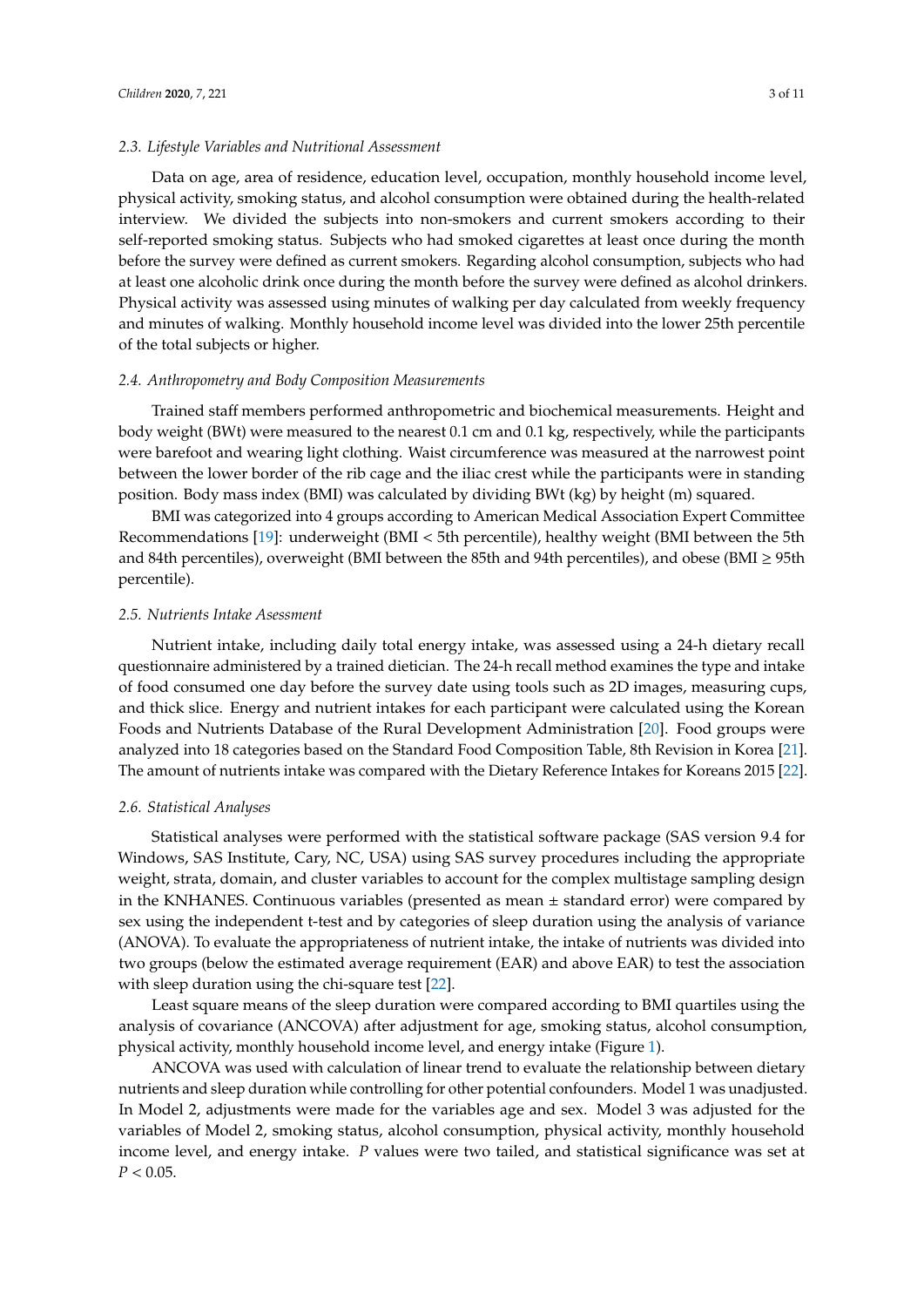<span id="page-3-0"></span>

index. Adjusted for age, smoking, alcohol, physical activity, income, energy intake, each *P* value < 0.05. Q1: lowest BMI quartiles, Q2: middle-low BMI quartiles, Q3 middle-high BMI quartiles, Q4: highest BMI quartiles. **Figure 1.** Adjusted sleep duration according to body mass index in both sexes. BMI: Body mass

## **3. Results**

#### **3. Results**  *3.1. Demographic Characteristics of Study Participants*

Baseline characteristics of the study population are presented in Table [1.](#page-3-1) The study participants consisted of 741 males and 681 females aged 12–18 (average, 15) years; 62.5% were aged 12–15 years and 37.5% were aged 16–18 years. Regarding BMI, 19.0% of participants were above the 85th percentile, and the average BMI was 21.7.

| Study Population $(n = 1422)$                                                       | Male $(n = 741)$  | Female $(n = 681)$ | $\boldsymbol{P}$ |  |  |  |
|-------------------------------------------------------------------------------------|-------------------|--------------------|------------------|--|--|--|
| Age(years)                                                                          | $15.1 \pm 0.07$   | $15.1 \pm 0.08$    | 0.747            |  |  |  |
| Height (cm)                                                                         | $169.3 \pm 0.36$  | $159.8 \pm 0.27$   | $< 0.001$ *      |  |  |  |
| Weight (kg)                                                                         | $62.6 \pm 0.58$   | $54.3 \pm 0.47$    | $< 0.001$ *      |  |  |  |
| Waist Circumference (cm)                                                            | $74.0 \pm 0.43$   | $69.3 \pm 0.36$    | $< 0.001$ *      |  |  |  |
| BMI $(kg/m2)$                                                                       | $21.7 \pm 0.18$   | $21.2 \pm 0.15$    | $0.020*$         |  |  |  |
| Energy intake (cal)                                                                 | $2567.2 \pm 50.7$ | $1890.5 \pm 33.4$  | $< 0.001$ *      |  |  |  |
| Fat intake $(\%)$                                                                   | $24.9 \pm 0.4$    | $24.0 \pm 0.4$     | 0.085            |  |  |  |
| Walking activity (per day)                                                          | $33.8 \pm 1.68$   | $31.0 \pm 1.49$    | 0.195            |  |  |  |
| Sleep Duration (hours, %)                                                           |                   |                    | $< 0.001$ *      |  |  |  |
| $<$ 6 h                                                                             | 9.7               | 16.7               |                  |  |  |  |
| $6$ to $< 8$ h                                                                      | 47.5              | 50.3               |                  |  |  |  |
| $8$ to $<$ 9 h                                                                      | 27.2              | 19.4               |                  |  |  |  |
| >9 h                                                                                | 15.6              | 13.6               |                  |  |  |  |
| Values are presented as the mean $\pm$ standard error or percentage, * $P < 0.05$ . |                   |                    |                  |  |  |  |

<span id="page-3-1"></span>percentile, and the average BMI was 21.7. **Table 1.** Baseline characteristics of study subjects.

them (males, 42.8%; females, 33.0%) reporting below 8 h of sleep per night. Sleep duration differed Only 14.7% ( $n = 215$ ) of participants reported more than 9 h sleep per night, with less than half of significantly between sexes ( $P < 0.001$ ).

## *3.2. Sleep Duration and Obese Status*

Figure [1](#page-3-0) shows the sleep duration according to the quartiles of BMI. Sleep duration was inversely associated with BMI and obesity in both sexes ( $P < 0.05$ ).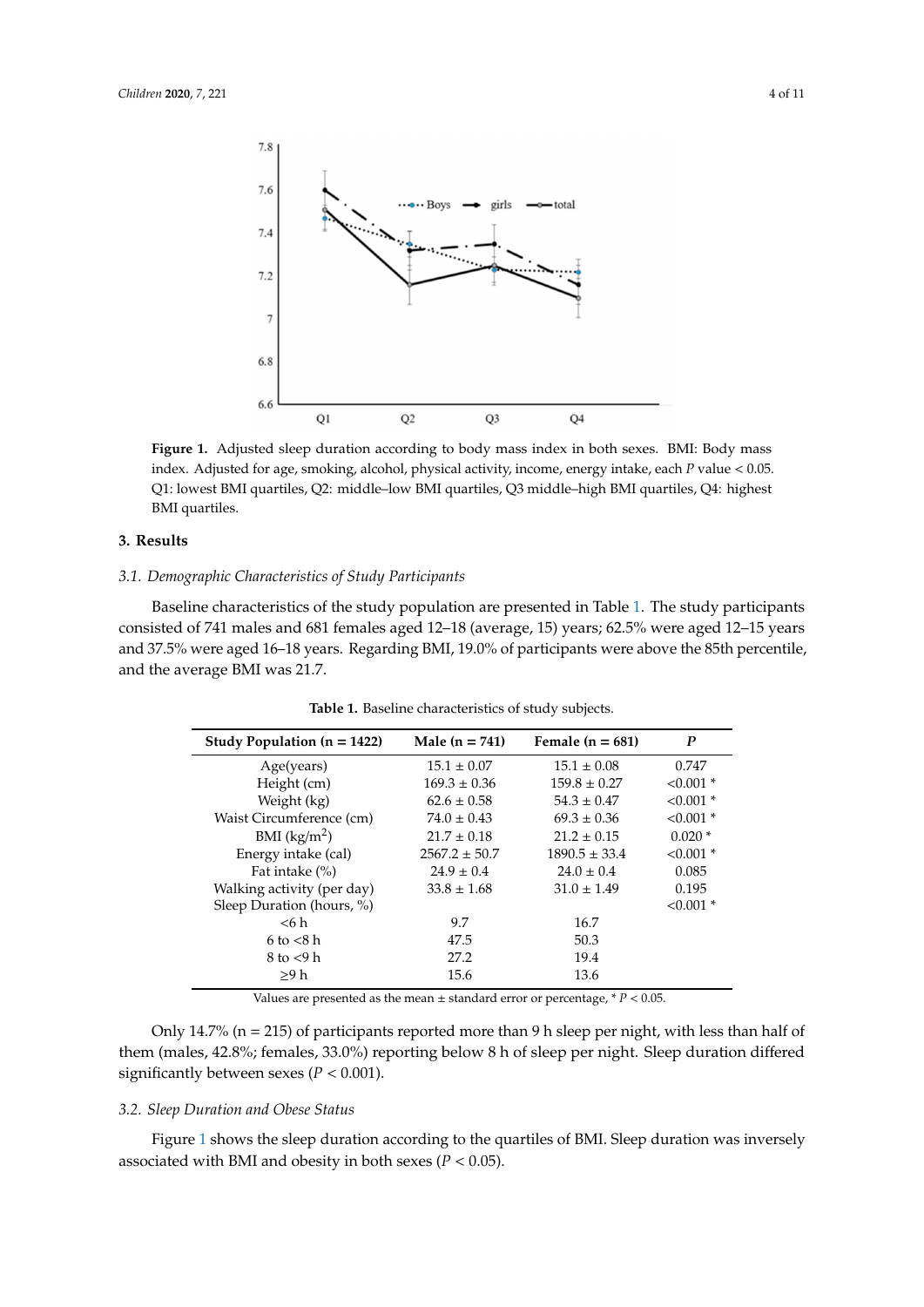## *3.3. Sleep Duration and Dietary Nutrients Assessments*

There were no associations between sleep duration and total energy intake and intake of fat, carbohydrate, and protein (Tables [2](#page-4-0) and [3\)](#page-6-0). After adjustment for confounding factors (age, smoking status, alcohol consumption, physical activity, monthly household income level, and energy intake), fiber and sodium intake were significantly associated with sleep duration. Higher intake of fiber and lower intake of sodium were associated with longer sleep time (*P* < 0.05, Table [3\)](#page-6-0). When comparing the intake above and below EAR, the difference in sleep duration was significant in the group that consumed vitamins B1 and C below EAR (Table [3\)](#page-6-0).

Model 1 was unadjusted. Model 2 was adjusted for age. Model 3 was adjusted for age, smoking, alcohol, physical activity, income and energy intake.

<span id="page-4-0"></span>

| <b>Sleep Duration</b> |              |             |      | < 6 h     | $6$ to $<$ 8 h | $8$ to $<$ 9 h | $\geq$ 9 h | $\boldsymbol{P}$ |
|-----------------------|--------------|-------------|------|-----------|----------------|----------------|------------|------------------|
| N(%)                  | Intake       | $\mathbf n$ | $\%$ | 157(13.1) | 690 (48.8)     | 360 (23.4)     | 215 (14.7) |                  |
| Carbohydrate (%)      | ${\leq}65\%$ | 912         | 64.1 | 13.3      | 49.2           | 22.8           | 14.8       | 0.921            |
|                       | $>65\%$      | 510         | 35.9 | 12.8      | 48.1           | 24.5           | 14.6       |                  |
| Fat $(\%)$            | $\leq 30\%$  | 1082        | 76.1 | 13.3      | 49.3           | 24.1           | 13.3       | 0.162            |
|                       | $>30\%$      | 340         | 23.9 | 12.3      | 47.4           | 21.3           | 18.9       |                  |
| Saturated fat (%)     | $<\!\!8\%$   | 814         | 57.2 | 14.3      | 48.5           | 23.9           | 13.3       | 0.273            |
|                       | ${\geq}8\%$  | 608         | 42.8 | 11.5      | 49.3           | 22.7           | 16.6       |                  |
| Protein $(\% )$       | $<$ EAR      | 223         | 15.7 | 12.8      | 52.8           | 20.3           | 14.0       | 0.615            |
|                       | $\geq$ EAR   | 1199        | 84.3 | 13.1      | 48.0           | 24.0           | 14.8       |                  |
|                       | $<$ AI       | 1030        | 72.4 | 13.7      | 48.7           | 24.5           | 13.1       | 0.069            |
| Fiber (%)             | $\geq$ AI    | 392         | 27.6 | 11.6      | 49.1           | 20.5           | 18.8       |                  |
|                       | $<$ EAR      | 781         | 54.9 | 13.8      | 47.4           | 23.9           | 14.9       | 0.727            |
| Vitamin A $(\%)$      | $\geq$ EAR   | 641         | 45.1 | 12.2      | 50.7           | 22.7           | 14.4       |                  |
| Vitamin C (%)         | $<$ EAR      | 966         | 67.9 | 14.9      | 47.9           | 23.1           | 14.1       | $0.040*$         |
|                       | $\geq$ EAR   | 456         | 32.1 | 9.1       | 50.9           | 24.0           | 16.0       |                  |
|                       | $<$ AI       | 144         | 10.1 | 12.9      | 51.4           | 22.7           | 13.1       | 0.927            |
| Sodium (%)            | $\geq$ AI    | 1278        | 89.9 | 13.1      | 48.5           | 23.5           | 14.9       |                  |
|                       | $<$ AI       | 1116        | 78.5 | 13.7      | 48.1           | 24.3           | 13.9       | 0.158            |
| Potassium (%)         | $\geq$ AI    | 306         | 21.5 | 10.7      | 51.7           | 20.0           | 17.6       |                  |
|                       | $<$ EAR      | 1177        | 82.8 | 13.4      | 48.7           | 24.0           | 13.9       | 0.276            |
| Calcium (%)           | $\geq$ EAR   | 245         | 17.2 | 11.6      | 49.6           | 20.4           | 18.4       |                  |
|                       | $<$ EAR      | 667         | 46.9 | 15.2      | 49.3           | 21.7           | 13.7       | 0.127            |
| Phosphorus (%)        | $\geq$ EAR   | 755         | 53.1 | 11.1      | 48.4           | 25.0           | 15.6       |                  |
| Iron $(\%)$           | $<$ EAR      | 548         | 38.5 | 15.7      | 46.0           | 24.0           | 14.3       | 0.161            |
|                       | $\geq$ EAR   | 874         | 61.5 | 11.4      | 50.6           | 23.0           | 14.9       |                  |
|                       | $<$ EAR      | 145         | 10.2 | 18.4      | 51.8           | 22.7           | 7.1        | $0.035*$         |
| VitaminB1 (%)         | $\geq$ EAR   | 1277        | 89.8 | 12.4      | 48.5           | 23.5           | 15.6       |                  |
|                       | $<$ EAR      | 545         | 38.3 | 15.6      | 47.3           | 24.7           | 12.4       | 0.074            |
| Vitamin B2 (%)        | $\geq$ EAR   | 877         | 61.7 | 11.5      | 49.8           | 22.5           | 16.2       |                  |
|                       | $<$ EAR      | 464         | 32.6 | 15.6      | 48.8           | 23.8           | 11.8       | 0.109            |
| Niacin (%)            | $\geq$ EAR   | 958         | 67.4 | 11.8      | 48.8           | 23.2           | 16.2       |                  |

**Table 2.** Comparison between amount of dietary nutrient intake and sleep duration.

Values are presented as the mean ± standard error or percentage. AI, Adequate Intake; EAR, Estimated Average Requirements;  $* P < 0.05$ .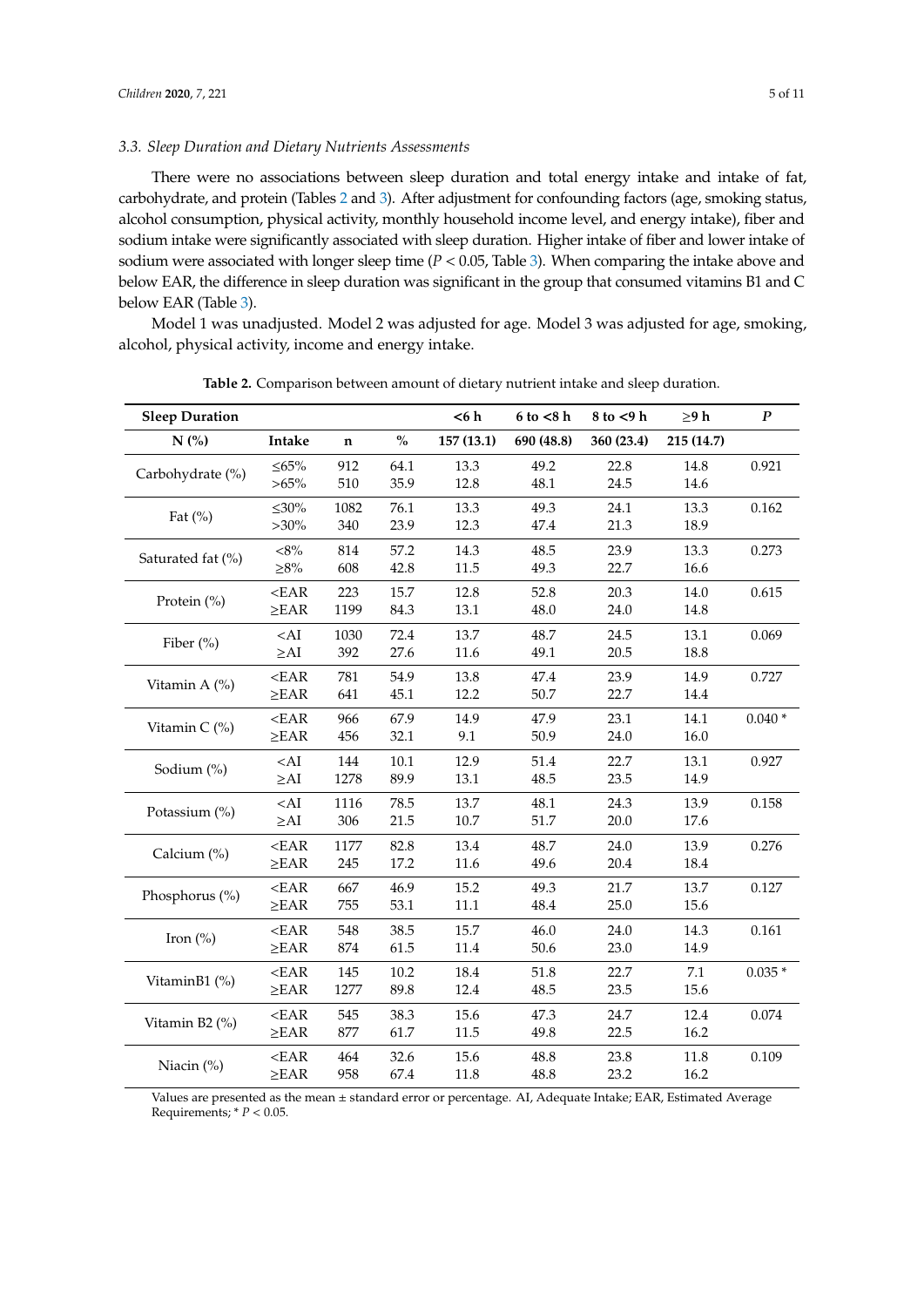| <b>Total N</b>                     | Total $n = 1422$ |                     |                               |                          |                           |                |
|------------------------------------|------------------|---------------------|-------------------------------|--------------------------|---------------------------|----------------|
| <b>Sleep Duration</b><br>(h/night) |                  | <6 h<br>$(n = 157)$ | $6$ to $<$ 8 h<br>$(n = 690)$ | 8 to <9 h<br>$(n = 362)$ | $\geq$ 9 h<br>$(n = 216)$ | $p$ for Trends |
| Nutrients (Unit)                   |                  | Mean                | Mean                          | Mean                     | Mean                      |                |
| Carbohydrate (%)                   | model 1          | $61.1 \pm 0.9$      | $61.1 \pm 0.4$                | $61.5 \pm 0.7$           | $60.0 \pm 0.8$            | 0.446          |
|                                    | model 2          | $61.8 \pm 0.9$      | $61.5 \pm 0.4$                | $61.4 \pm 0.7$           | $59.8 \pm 0.8$            | 0.137          |
|                                    | model 3          | $61.1 \pm 1.1$      | $61.1 \pm 0.9$                | $61.0 \pm 0.9$           | $59.6 \pm 1.1$            | 0.221          |
|                                    | model 1          | $14.8\pm0.4$        | $14.4 \pm 0.2$                | $14.4 \pm 0.3$           | $14.3 \pm 0.3$            | 0.282          |
| Protein (%)                        | model 2          | $14.6 \pm 0.4$      | $14.3 \pm 0.2$                | $14.5 \pm 0.3$           | $14.3 \pm 0.3$            | 0.752          |
|                                    | model 3          | $14.4 \pm 0.5$      | $14.1 \pm 0.4$                | $14.3 \pm 0.4$           | $14.0\pm0.5$              | 0.558          |
|                                    | model 1          | $24.1 \pm 0.8$      | $24.5 \pm 0.3$                | $24.1 \pm 0.5$           | $25.7 \pm 0.7$            | 0.185          |
| Fat $(\%)$                         | model 2          | $23.7 \pm 0.8$      | $24.2 \pm 0.3$                | $24.1 \pm 0.6$           | $25.8 \pm 0.7$            | 0.084          |
|                                    | model 3          | $24.4 \pm 1.0$      | $24.8 \pm 0.7$                | $24.8 \pm 0.8$           | $26.3 \pm 1.0$            | 0.109          |
| Carbohydrate                       | model 1          | $305.9 \pm 13.2$    | $335.9 \pm 6.2$               | $328.8 \pm 7.5$          | $333.6 \pm 11.2$          | 0.152          |
| (g/day)                            | model 2          | $319.7 \pm 13.3$    | $337.2 \pm 5.7$               | $319.3 \pm 7.1$          | $328.0 \pm 11.6$          | 0.900          |
|                                    | model 3          | $322.6 \pm 7.3$     | $324.7 \pm 6.0$               | $316.2 \pm 7.6$          | $320.4 \pm 6.5$           | 0.553          |
|                                    | model 1          | $75.9 \pm 4.9$      | $82.1 \pm 2.2$                | $78.6 \pm 2.6$           | $79.6 \pm 3.1$            | 0.660          |
| Protein (g/day)                    | model 2          | $77.1 \pm 4.8$      | $81.2 \pm 2.0$                | $76.3 \pm 2.5$           | $78.9 \pm 3.3$            | 0.976          |
|                                    | model 3          | $79.2 \pm 3.3$      | $78.4 \pm 2.4$                | $76.4 \pm 2.8$           | $76.9 \pm 2.9$            | 0.367          |
|                                    | model 1          | $57.7 \pm 4.6$      | $62.9 \pm 1.8$                | $60.1 \pm 2.5$           | $64.3 \pm 3.2$            | 0.328          |
| Fat $(g/day)$                      | model 2          | $58.2 \pm 4.7$      | 62.1                          | $58.5 \pm 2.4$           | $63.8 \pm 3.4$            | 0.496          |
|                                    | model 3          | $62.5 \pm$          | 62.4                          | $61.0 \pm 2.1$           | $64.7 \pm 2.3$            | 0.547          |
| Saturated fat<br>(g/day)           | model 1          | $18.0 \pm 1.4$      | $20.0 \pm 0.6$                | $19.4 \pm 0.8$           | $20.7 \pm 1.2$            | 0.164          |
|                                    | model 2          | $18.5 \pm 1.4$      | $19.8 \pm 0.5$                | $18.8 \pm 0.8$           | $20.5 \pm 1.2$            | 0.398          |
|                                    | model 3          | $19.0 \pm 0.9$      | $19.1 \pm 0.7$                | $18.8 \pm 0.8$           | $20.0 \pm 1.1$            | 0.463          |
|                                    | model 1          | $273.5 \pm 21.0$    | $326.7 \pm 11.3$              | $299.6 \pm 14.0$         | $324.3 \pm 24.1$          | 0.184          |
| Cholesterol (mg/d)                 | model 2          | $271.8 \pm 22.5$    | $322.3 \pm 10.7$              | $294.2 \pm 14.0$         | $323.8 \pm 24.4$          | 0.214          |
|                                    | model 3          | $263.8 \pm 19.1$    | $293.0 \pm 16.6$              | $275.2 \pm 17.7$         | $297.7 \pm 24.6$          | 0.307          |
|                                    | model 1          | $16.7 \pm 0.9$      | $18.5 \pm 0.4$                | $18.4 \pm 0.6$           | $20.6 \pm 1.2$            | $0.008*$       |
| Fiber (g/day)                      | model 2          | $17.1 \pm 0.9$      | $18.5 \pm 0.4$                | $18.0 \pm 0.6$           | $20.4 \pm 1.2$            | $0.039*$       |
|                                    | model 3          | $16.5 \pm 0.9$      | $17.0 \pm 0.7$                | $17.0 \pm 0.8$           | $19.3 \pm 1.0$            | $0.022*$       |
|                                    | model 1          | $580.2 \pm 62.0$    | $670.7 \pm 33.4$              | $680.2 \pm 54.5$         | $730.4 \pm 134.4$         | 0.307          |
| Vitamin A (mcg/d)                  | model 2          | $630.3 \pm 70.9$    | $682.4 \pm 35.4$              | $656.7 \pm 55.0$         | $712.3 \pm 129.0$         | 0.584          |
|                                    | model 3          | $579.5 \pm 71.6$    | $593.9 \pm 47.1$              | $576.2 \pm 73.1$         | $628.2 \pm 117.0$         | 0.748          |
|                                    | model 1          | $59.7 \pm 6.6$      | $77.4 \pm 4.6$                | $74.2 \pm 5.1$           | $77.1 \pm 6.1$            | 0.078          |
| Vitamin C (mg/d)                   | model 2          | $63.9 \pm 6.7$      | $78.5 \pm 4.3$                | $72.4 \pm 5.3$           | $75.6 \pm 6.0$            | 0.311          |
|                                    | model 3          | $61.0 \pm 9.6$      | $73.8 \pm 11.2$               | $70.1 \pm 10.7$          | $73.4 \pm 10.3$           | 0.248          |
| Sodium (mg/d)                      | model 1          | $3704.1 \pm 245.9$  | $3701.6 \pm 106.7$            | $3431.3 \pm 109.2$       | $3429.2 \pm 148.5$        | 0.170          |
|                                    | model 2          | $3734.7 \pm 238.4$  | $3658.2 \pm 98.0$             | $3338.5 \pm 103.6$       | $3403.7 \pm 156.9$        | 0.112          |
|                                    | model 3          | 3890.9 ± 172.4      | 3638.4 + 126.1                | $3436.6 \pm 139.9$       | 3433.2 ± 161.1            | $0.005*$       |
| Potassium (mg/d)                   | model 1          | $2401.2 \pm 120.1$  | $2715.4 \pm 57.8$             | $2597.2 \pm 77.8$        | $2800.8 \pm 128.7$        | 0.039          |
|                                    | model 2          | $2487.0 \pm 124.2$  | $2716.5 \pm 53.1$             | $2527.6 \pm 75.0$        | $2764.4 \pm 132.0$        | 0.243          |
|                                    | model 3          | $2446.4 \pm 100.1$  | $2532.1 \pm 75.8$             | $2410.7 \pm 80.8$        | $2607.5 \pm 107.4$        | 0.413          |
|                                    | model 1          | $434.1 \pm 24.4$    | $483.5 \pm 10.8$              | $489.1 \pm 18.0$         | $555.3 \pm 47.4$          | 0.015          |
| Calcium (mg/d)                     | model 2          | $454.5 \pm 25.9$    | $486.5 \pm 10.6$              | $476.7 \pm 17.7$         | $547.4 \pm 48.7$          | 0.127          |
|                                    | model 3          | $437.8 \pm 27.5$    | $448.7 \pm 22.5$              | $451.8 \pm 25.4$         | $521.3 \pm 55.1$          | 0.129          |
| Phosphorus<br>(mg/d)               | model 1          | $1015.4 \pm 49.0$   | $1136.5 \pm 24.1$             | $1114.8 \pm 32.7$        | $1154.8 \pm 42.1$         | 0.045          |
|                                    | model 2          | $1052.8 \pm 51.5$   | $1136.1 \pm 22.1$             | $1083.3 \pm 31.7$        | $1138.7 \pm 44.3$         | 0.357          |
|                                    | model 3          | $1033.0 \pm 28.6$   | $1052.0 \pm 23.4$             | $1031.7 \pm 26.4$        | $1068.4 \pm 32.6$         | 0.448          |
|                                    | model 1          | $14.9 \pm 1.1$      | $16.6\pm0.6$                  | $18.4 \pm 2.7$           | $15.4\pm0.7$              | 0.506          |
| Iron $(mg/d)$                      | model 2          | $15.5 \pm 1.4$      | $16.6 \pm 0.6$                | $17.9 \pm 2.5$           | $15.2 \pm 0.7$            | 0.947          |
|                                    | model 3          | $15.8 \pm 1.9$      | $16.0 \pm 1.1$                | $17.8 \pm 2.6$           | $14.9 \pm 1.2$            | 0.822          |

**Table 3.** Association between sleep duration and dietary nutrient intake.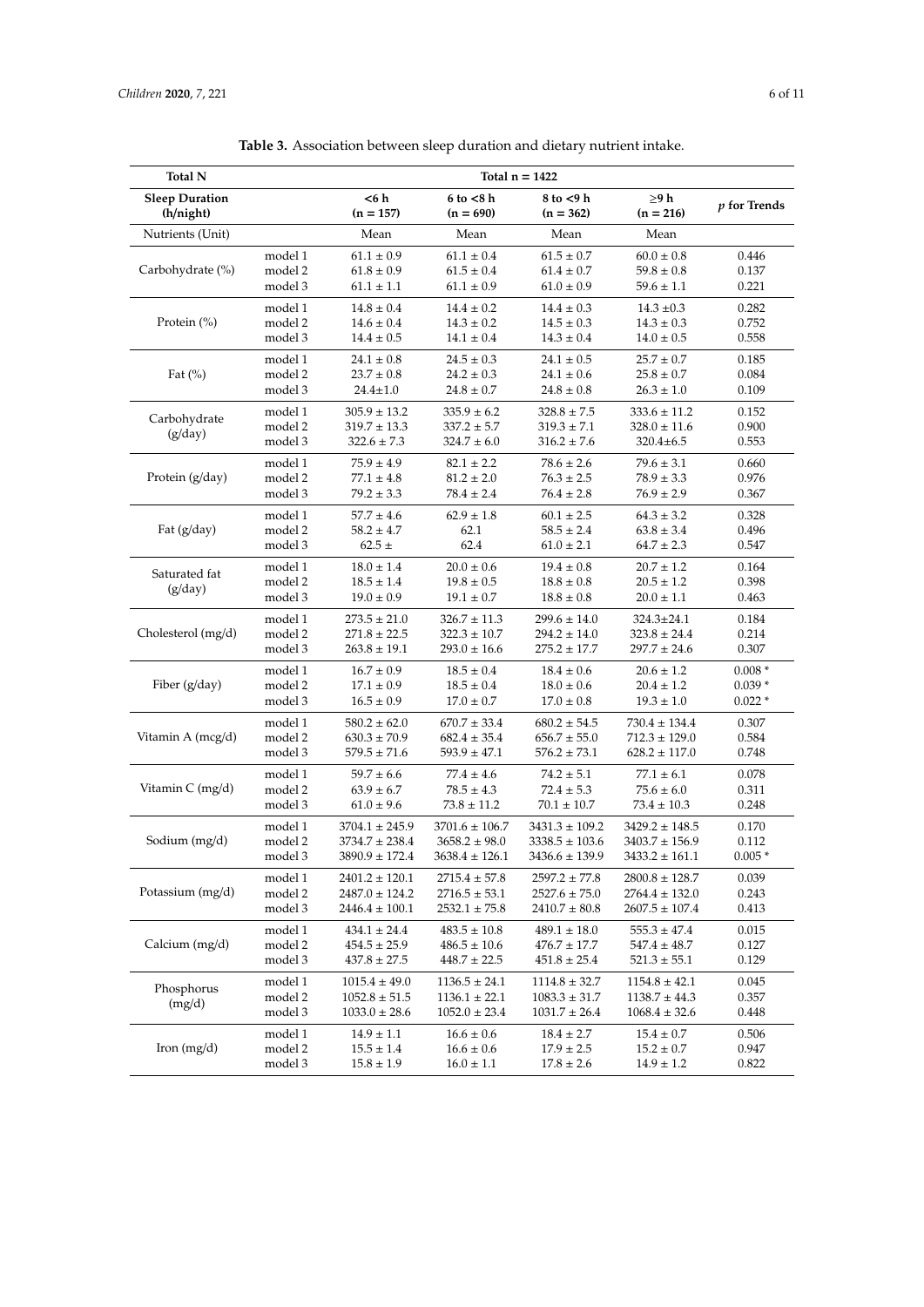<span id="page-6-0"></span>

| <b>Total N</b>                     | Total $n = 1422$ |                     |                               |                               |                     |                     |
|------------------------------------|------------------|---------------------|-------------------------------|-------------------------------|---------------------|---------------------|
| <b>Sleep Duration</b><br>(h/night) |                  | <6 h<br>$(n = 157)$ | $6$ to $< 8$ h<br>$(n = 690)$ | $8$ to $<$ 9 h<br>$(n = 362)$ | >9 h<br>$(n = 216)$ | <i>p</i> for Trends |
| Nutrients (Unit)                   |                  | Mean                | Mean                          | Mean                          | Mean                |                     |
| Vitamin B1(mg/d)                   | model 1          | $1.96 \pm 0.13$     | $2.14 \pm 0.05$               | $2.00 \pm 0.06$               | $2.08 \pm 0.08$     | 0.654               |
|                                    | model 2          | $1.98 \pm 0.13$     | $2.11 \pm 0.05$               | $1.95 \pm 0.06$               | $2.06 \pm 0.08$     | 0.882               |
|                                    | model 3          | $2.03 \pm 0.12$     | $2.06 \pm 0.11$               | $1.96 \pm 0.10$               | $2.03 \pm 0.10$     | 0.662               |
| Vitamin B6 (mg/d)                  | model 1          | $1.32 \pm 0.07$     | $1.50 \pm 0.03$               | $1.46 \pm 0.06$               | $1.51 \pm 0.06$     | 0.057               |
|                                    | model 2          | $1.35 \pm 0.08$     | $1.50 \pm 0.03$               | $1.42 \pm 0.06$               | $1.49 \pm 0.06$     | 0.306               |
|                                    | model 3          | $1.36 \pm 0.09$     | $1.42 \pm 0.08$               | $1.38 \pm 0.08$               | $1.42 \pm 0.08$     | 0.501               |
| Niacin $(mcg/d)$                   | model 1          | $15.99 \pm 1.19$    | $16.75 \pm 0.47$              | $16.28 \pm 0.73$              | $16.40 \pm 0.64$    | 0.853               |
|                                    | model 2          | $16.13 \pm 1.17$    | $16.55 \pm 0.45$              | $15.85 \pm 0.71$              | $16.29 \pm 0.67$    | 0.960               |
|                                    | model 3          | $16.60 \pm 0.91$    | $15.97 \pm 0.63$              | $15.84 \pm 0.62$              | $15.85 \pm 0.72$    | 0.347               |

**Table 3.** *Cont.*

Values are presented as the mean  $\pm$  standard error or percentage,  $* P < 0.01$ .

## **4. Discussions**

The key finding of this national population-based study was the association between nutrients and sleep duration among adolescents. Particularly, shorter sleep duration was associated with decreased intake of fiber and increased intake of sodium. In addition, intake of vitamin B1 and C was associated with sleep duration.

## *4.1. Sleep Duration Associated with Obesity*

In this study, we found an inverse association between sleep duration and obese status in South Korean adolescents, which is consistent with previous epidemiological studies performed in children and adolescents [\[23,](#page-9-6)[24\]](#page-9-7).

There are two most commonly reported associations between sleep duration and obesity. The first is an inverse linear correspondence where shorter sleep durations are associated with increased risk of obesity. This pattern suggests that more sleep is better for preventing obesity. In addition, a meta-analysis by Chen et al. has reported a linear dose–response association in children aged <10 years; however, studies in adolescents have inconsistent results [\[25\]](#page-9-8). In an 8-year prospective cohort study, shorter sleep duration was more strongly associated with a higher BMI in middle childhood than in adolescence [\[26\]](#page-9-9).

The other pattern is a U-shaped association in which sleep durations that are longer or shorter than about 7–8 h/night were associated with increased risk of obesity [\[27](#page-9-10)[,28\]](#page-9-11).

The difference between these two sleep patterns may be related to whether the sleep needs are met according with age. Most adults need about 7–8 h of sleep per day, but infants and children need more. Physiologically, the younger the age, the longer the sleep need; children have a long sleep duration. However, adults have less sleep needs than children, but they often sleep less than they need to. Instead, long sleepers are often reported as mentally ill. Therefore, it is possible that insufficient sleep or excess sleep may explain the U-shaped association between sleep and obesity in older age. Future studies should investigate these differences by comparing different age groups.

#### *4.2. Sleep Duration and Dietary Nutrients*

Our findings indicate that sleep duration may be associated with intake of fiber and vitamins, but not with fat, protein and carbohydrate It is still unclear whether sleep duration affects dietary intake or dietary intake affects sleep duration and quality. Some studies on the association between sleep duration and dietary nutrients have yielded different findings in adults. Changed dietary pattern after sleep deprivation is commonly associated with macronutrients such as fat or carbohydrates. In one study, the diets of adolescents aged 14–16 years after several nights of sleep restriction were characterized by higher glycemic index and glycemic load and a trend toward increased consumption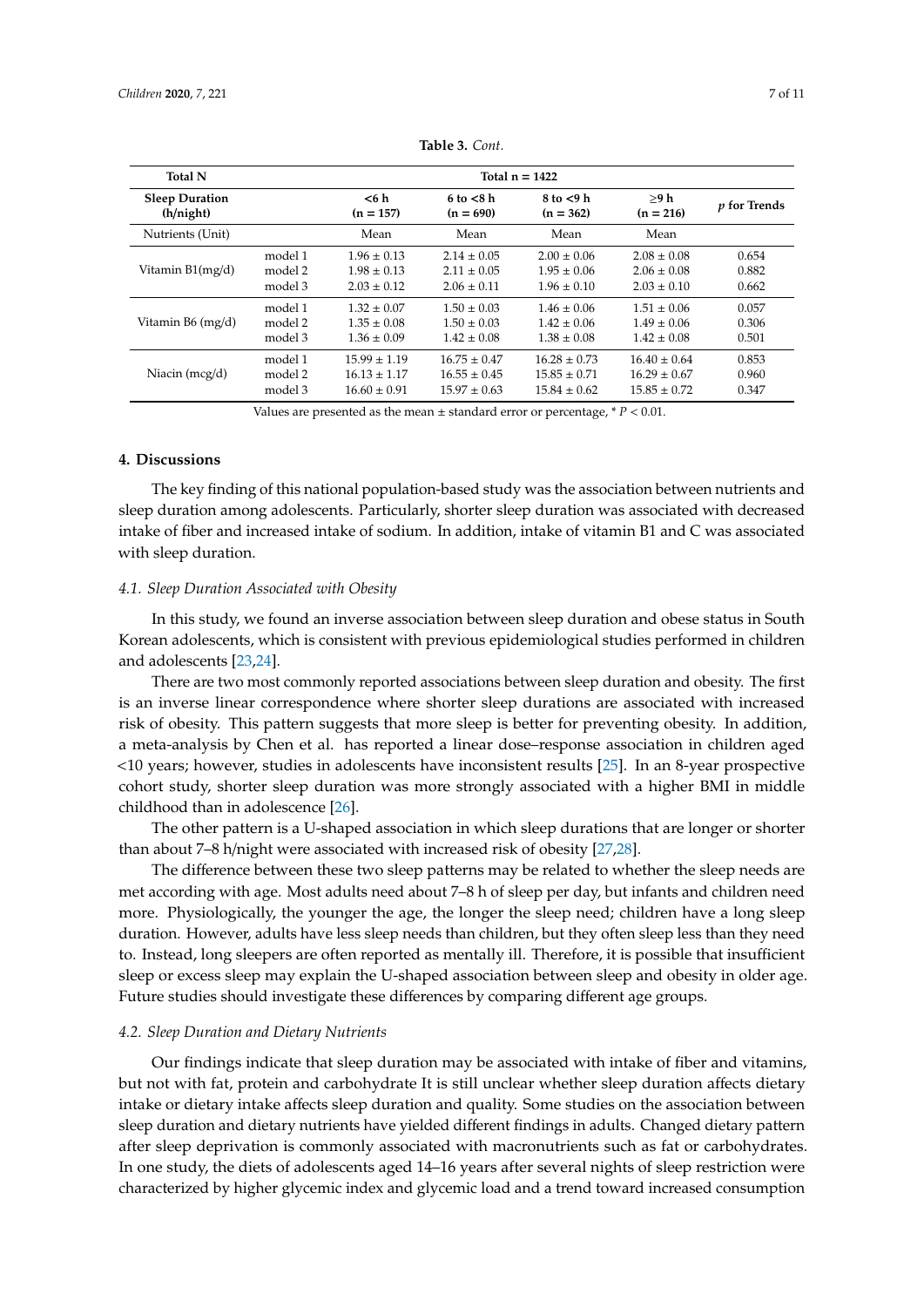of calories and carbohydrates [\[29\]](#page-9-12). In another study, older adolescents sleeping <8 h consumed a higher proportion of calories from fat and a lower proportion of calories from carbohydrates [\[30\]](#page-9-13). Moreover, pubertal insulin resistance is physiological, occurring with pubertal progression and resolving by the end of puberty, and is associated with decreased peripheral insulin sensitivity and increased insulin secretion [\[31,](#page-9-14)[32\]](#page-9-15). Hyperinsulinemia is a marker of obesity and reduced SWS has been shown to influence insulin insensitivity in young adults [\[33\]](#page-9-16). Therefore, insufficient sleep may

Nutrients affect sleep architecture and pattern. A recent study reported that greater fiber intake predicted less sleep stage 1 and more SWS, and low fiber intake was associated with arousals in polysomnography of adults. [\[34\]](#page-9-17). Moreover, carbohydrates and proteins can influence the levels of neurotransmitters in the intrinsic sleep processes and affect sleep patterns. For example, short-term low proportion of carbohydrate intake was found to increase the percentage of SWS and reduce the percentage of REM sleep among healthy sleepers [\[35\]](#page-9-18).

have a greater effect on obesity during adolescence than during childhood.

Vitamin C is an important antioxidant found in citrus fruits and vegetables. Low intake of vitamin C is associated with non-restorative sleep [\[36\]](#page-9-19). Vitamin B is involved in many metabolic functions, including sleep and circadian factors. Vitamin B has been shown to reduce daytime sleepiness and improve sleep pattern. A large study found that normal sleepers ingested significantly higher levels of vitamin B1 and vitamin B12 than those with insomnia [\[37\]](#page-9-20). Additionally, vitamin B1 deficiency has been associated with short sleep duration in adults, and adults who sleep <6 h have been shown to have a significantly lower intake of potassium, fiber, and calcium [\[38\]](#page-9-21).

There have been studies supporting the association between fruit and vegetable intake and sleep dduration, with one indicating that adolescents who sleep >8 h consume more fruit and vegetables [\[39\]](#page-9-22), and another showing that <7 h self-reported sleep is associated with reduced vegetable and fruit consumption compared with >8 h sleep duration [\[40\]](#page-10-0). Fruits and vegetables are rich in vitamins and dietary fiber. These studies support our findings and suggest that food choices may play a role in sleep duration in adolescents.

Our study found an adverse association between sodium intake and sleep duration in adolescents. Sodium intake is associated with blood pressure, and elevated blood pressure is associated with short sleep duration and poor efficacy in adolescents and adults [\[41](#page-10-1)[,42\]](#page-10-2). A national study has reported that salt is associated with sleep maintenance difficulties in adults (odds ratio = 1.19) [\[43\]](#page-10-3). The biological mechanisms underlying the association between short sleep duration and hypertension are unclear. Our finding regarding short sleep duration in a group with high intake of sodium may illustrate a possible link between insufficient sleep and hypertension.

Diet could be useful in the management of sleep disturbances. It may be a self-feeding mechanism where dietary intake affects sleep pattern, which then affects food choices and leads to alterations in dietary consumption patterns.

#### *4.3. Study Limitations and Strengths*

This study has several limitations. First, this study was based on KNHANES data and the associations do not necessarily imply causation. Our results suggest only exploratory evidence which is obtained without controlling false positive rates statistically. Therefore, future confirmatory studies are needed to find solid evidence of relationships. Second, like most previous studies, this study depended on self-reported sleep duration and there is no distinction between weekends and weekdays. Studies on the correlation between self-reported sleep duration and objectively measured sleep duration have reported moderate correlation [\[44,](#page-10-4)[45\]](#page-10-5). Finally, the dietary data were collected using a 24-h dietary recall, limiting the ability to measure usual intake. However, under-reporting is less likely in 24-h dietary recalls than in self-reporting surveys in which participants are asked to record their own food intake [\[46\]](#page-10-6). In addition, at a population level, it can provide rich details about the mean dietary intake for a given day [\[47\]](#page-10-7)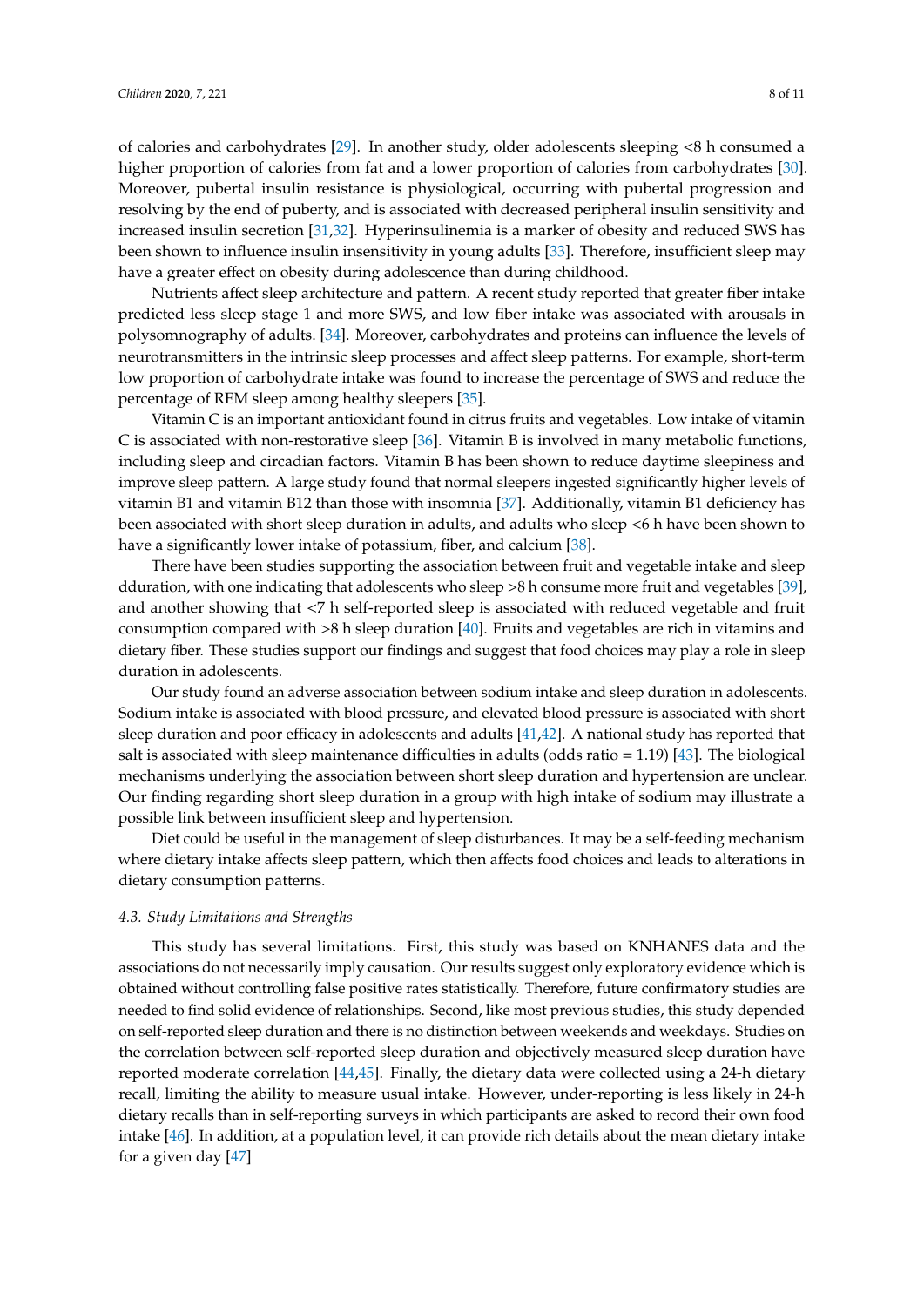In conclusion, sleep duration can be associated with intake of some nutrients, which may also be associated with obesity in adolescents. Therefore, it is possible to prevent obesity and its complications by controlling the sleep duration and intake of nutrients of adolescents.

**Author Contributions:** Conceptualization, W.H.S.; methodology, S.-J.C.; formal analysis, S.-J.C.; investigation, J.H.L.; data curation, W.H.S., S.-J.C.; writing—original draft preparation, J.H.L.; writing—review and editing, W.H.S., S.-J.C.; visualization, J.H.L., S.-J.C. All authors have read and agreed to the published version of the manuscript.

**Funding:** This research received no external funding.

**Acknowledgments:** This research was supported by Korea University.

**Conflicts of Interest:** The authors declare no conflict of interest.

## **References**

- <span id="page-8-0"></span>1. Colrain, I.M.; Baker, F.C. Changes in Sleep as a Function of Adolescent Development. *Neuropsychol. Rev.* **2011**, *1*, 5–21. [\[CrossRef\]](http://dx.doi.org/10.1007/s11065-010-9155-5) [\[PubMed\]](http://www.ncbi.nlm.nih.gov/pubmed/21225346)
- <span id="page-8-1"></span>2. Vernon, L.; Barber, B.L.; Modecki, K.L. Adolescent Problematic Social Networking and School Experiences: The Mediating Effects of Sleep Disruptions and Sleep Quality. *Cyberpsychol. Behav. Soc. Netw.* **2015**, *18*, 386–392. [\[CrossRef\]](http://dx.doi.org/10.1089/cyber.2015.0107) [\[PubMed\]](http://www.ncbi.nlm.nih.gov/pubmed/26167837)
- <span id="page-8-2"></span>3. Short, M.A.; Weber, N.; Reynolds, C.; Coussens, S.; Carskadon, M.A. Estimating Adolescent Sleep Need Using Dose-Response Modeling. *Sleep* **2018**, *41*, zsy011. [\[CrossRef\]](http://dx.doi.org/10.1093/sleep/zsy011) [\[PubMed\]](http://www.ncbi.nlm.nih.gov/pubmed/29325109)
- <span id="page-8-3"></span>4. Fuligni, A.J.; Bai, S.; Krull, J.L.; Gonzales, N.A. Individual Differences in Optimum Sleep for Daily Mood During Adolescence. *J. Clin. Child Adolesc. Psychol.* **2019**, *48*, 469–479. [\[CrossRef\]](http://dx.doi.org/10.1080/15374416.2017.1357126) [\[PubMed\]](http://www.ncbi.nlm.nih.gov/pubmed/28820607)
- <span id="page-8-4"></span>5. Seo, S.H.; Shim, Y.S. Association of Sleep Duration with Obesity and Cardiometabolic Risk Factors in Children and Adolescents: A Population-Based Study. *Sci. Rep.* **2019**, *9*, 1–10. [\[CrossRef\]](http://dx.doi.org/10.1038/s41598-019-45951-0) [\[PubMed\]](http://www.ncbi.nlm.nih.gov/pubmed/31263172)
- 6. Wang, Y.; Lobstein, T. Worldwide Trends in Childhood Overweight and Obesity. *Int. J. Pediatr. Obes.* **2006**, *1*, 11–25. [\[CrossRef\]](http://dx.doi.org/10.1080/17477160600586747)
- 7. Sparano, S.; Lauria, F.; Ahrens, W.; Fraterman, A.; Thumann, B.; Iacoviello, L.; Marild, S.; Michels, N.; Molnar, D.; Moreno, L.A.; et al. Sleep Duration and Blood Pressure in Children: Analysis of the Pan-European IDEFICS Cohort. *J. Clin. Hypertens.* **2019**, *21*, 572–578. [\[CrossRef\]](http://dx.doi.org/10.1111/jch.13520)
- <span id="page-8-5"></span>8. Hanlon, E.C.; Dumin, M.; Pannain, S. Sleep and Obesity in Children and Adolescents. In *Global Perspectives on Childhood Obesity*, 2nd ed.; Bagchi, D., Ed.; Elsevier: London, UK, 2019; pp. 147–178.
- <span id="page-8-6"></span>9. 2018 Global Nutrition Report: Shining a Light to Spur Action on Nutrition. 2018. Available online: https://www.who.int/nutrition/globalnutritionreport/[2018\\_Global\\_Nutrition\\_Report.pdf](https://www.who.int/nutrition/globalnutritionreport/2018_Global_Nutrition_Report.pdf) (accessed on 3 September 2020).
- <span id="page-8-7"></span>10. Knutson, K.L. Sleep Duration and Cardiometabolic Risk: A Review of the Epidemiologic Evidence. *Best. Pract. Res. Clin. Endocrinol. Metab.* **2010**, *24*, 731–743. [\[CrossRef\]](http://dx.doi.org/10.1016/j.beem.2010.07.001)
- <span id="page-8-8"></span>11. Chaput, J.-P. Short Sleep Duration Promoting Overconsumption of Food: A Reward-Driven Eating Behavior? *Sleep* **2010**, *33*, 1135–1136. [\[CrossRef\]](http://dx.doi.org/10.1093/sleep/33.9.1135)
- <span id="page-8-9"></span>12. Fu, J.; Wang, Y.; Li, G.; Han, L.; Li, Y.; Li, L.; Feng, D.; Wu, Y.; Xiao, X.; Li, M.; et al. Childhood Sleep Duration Modifies the Polygenic Risk for Obesity in Youth Through Leptin Pathway: The Beijing Child and Adolescent Metabolic Syndrome Cohort Study. *Int. J. Obes.* **2019**, *43*, 1556–1567. [\[CrossRef\]](http://dx.doi.org/10.1038/s41366-019-0405-1)
- <span id="page-8-10"></span>13. Matthews, K.A.; Dahl, R.E.; Owens, J.F.; Lee, L.; Hall, M. Sleep Duration and Insulin Resistance in Healthy Black and White Adolescents. *Sleep* **2012**, *35*, 1353–1358. [\[CrossRef\]](http://dx.doi.org/10.5665/sleep.2112)
- <span id="page-8-11"></span>14. Kim, W.; Lee, J.; Ha, J.; Jo, K.; Lim, D.-J.; Lee, J.-M.; Chang, S.-A.; Kang, M.-I.; Kim, M.-H. Association Between Sleep Duration and Subclinical Thyroid Dysfunction Based on Nationally Representative Data. *Maedica* **2019**, *8*, 2010.
- <span id="page-8-12"></span>15. Spiegel, K.; Leproult, R.; L'Hermite-Balériaux, M.; Copinschi, G.; Penev, P.D.; Van Cauter, E. Leptin Levels are Dependent on Sleep Duration: Relationships with Sympathovagal Balance, Carbohydrate Regulation, Cortisol, and Thyrotropin. *J. Clin. Endocrinol. Metab.* **2004**, *89*, 5762–5771. [\[CrossRef\]](http://dx.doi.org/10.1210/jc.2004-1003)
- <span id="page-8-13"></span>16. Katagiri, R.; Asakura, K.; Kobayashi, S.; Suga, H.; Sasaki, S. Low Intake of Vegetables, High Intake of Confectionary, and Unhealthy Eating Habits are Associated with Poor Sleep Quality among Middle-Aged Female Japanese Workers. *J. Occup. Health* **2014**, *14*, 359–368. [\[CrossRef\]](http://dx.doi.org/10.1539/joh.14-0051-OA)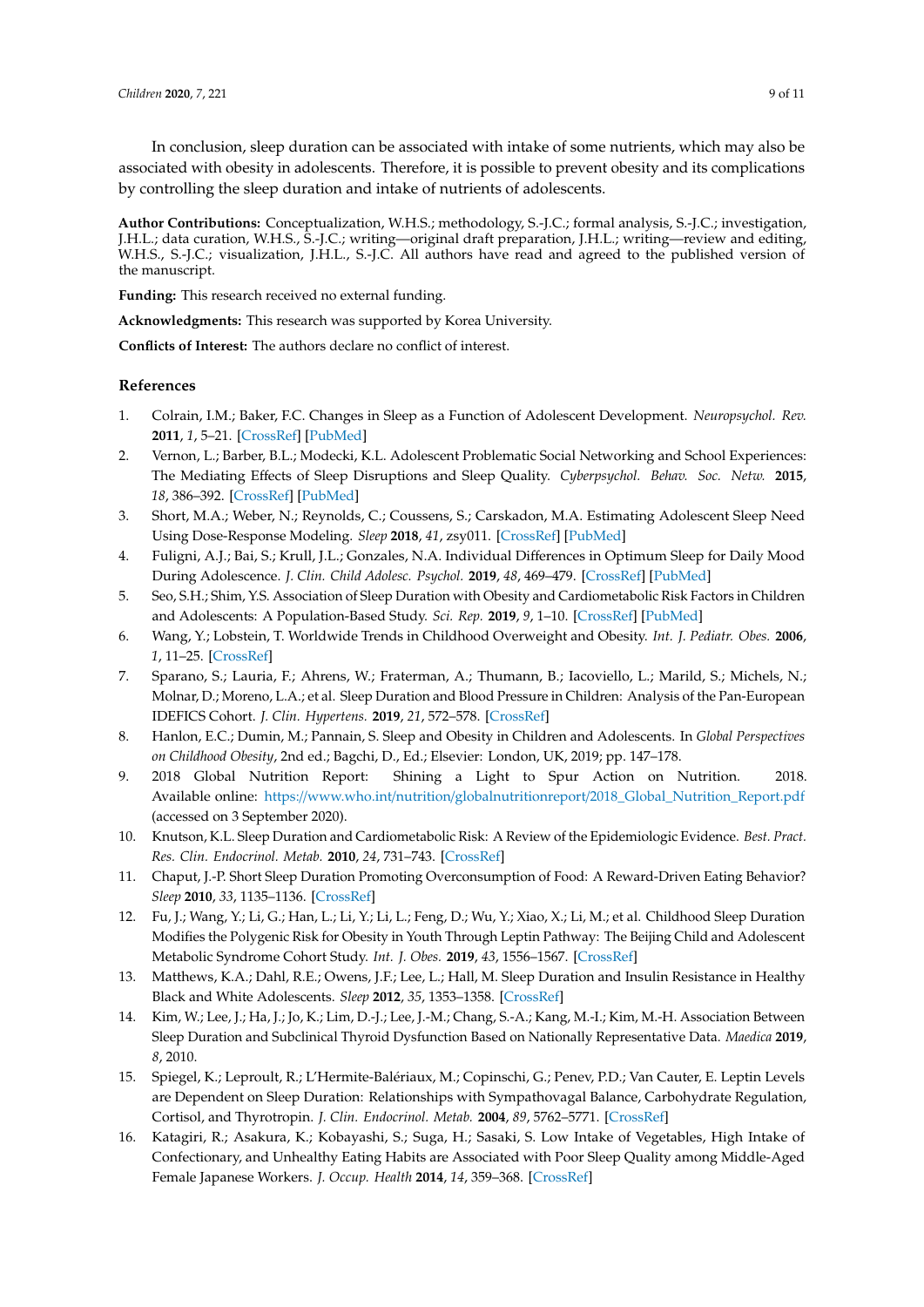- <span id="page-9-0"></span>17. Jaussent, I.; Dauvilliers, Y.; Ancelin, M.-L.; Dartigues, J.-F.; Tavernier, B.; Touchon, J.; Ritchie, K.; Besset, A. Insomnia Symptoms in Older Adults: Associated Factors and Gender Differences. *Am. J. Geriatr. Psychiatry* **2011**, *19*, 88–97. [\[CrossRef\]](http://dx.doi.org/10.1097/JGP.0b013e3181e049b6) [\[PubMed\]](http://www.ncbi.nlm.nih.gov/pubmed/20808113)
- <span id="page-9-1"></span>18. Kweon, S.; Kim, Y.; Jang, M.j.; Kim, Y.; Kim, K.; Choi, S.; Chaemin, C.; Khang, Y.-H.; Oh, K. Data Resource Profile: The Korea National Health and Nutrition Examination Survey (KNHANES). *Int. J. Epidemiol.* **2014**, *43*, 69–77. [\[CrossRef\]](http://dx.doi.org/10.1093/ije/dyt228)
- <span id="page-9-2"></span>19. Barlow, S.E. Expert Committee Recommendations Regarding the Prevention, Assessment, and Treatment of Child and Adolescent Overweight and Obesity: Summary Report. *Pediatrics* **2007**, *120*, S164–S192. [\[CrossRef\]](http://dx.doi.org/10.1542/peds.2007-2329C)
- <span id="page-9-3"></span>20. Rural Resources Development Institute. *Food Composition Table*; 7 th revision; National Rural Resources Development Institute, Rural Development Administration: Suwon, Korea, 2006.
- <span id="page-9-4"></span>21. National Academy of Agricultural Sciences. *Food Composition Table*; 8 th revision; National Academy of Agricultural Sciences: Suwon, Korea, 2011; pp. 1–636.
- <span id="page-9-5"></span>22. MoHa, W. *Dietary Reference Intakes for Koreans 2015*; Ministry of Health and Welfare: Sejong, Korea, 2015.
- <span id="page-9-6"></span>23. Tambalis, K.D.; Panagiotakos, D.B.; Psarra, G.; Sidossis, L.S. Insufficient Sleep Duration is Associated with Dietary Habits, Screen Time, and Obesity in Children. *J. Clin. Sleep Med.* **2018**, *14*, 1689–1696. [\[CrossRef\]](http://dx.doi.org/10.5664/jcsm.7374)
- <span id="page-9-7"></span>24. Cao, M.; Zhu, Y.; He, B.; Yang, W.; Chen, Y.; Ma, J.; Jing, J. Association Between Sleep Duration and Obesity is Age-and Gender-Dependent in Chinese Urban Children Aged 6–18 Years: A Cross-Sectional Study. *BMC Public Health.* **2015**, *15*, 1029. [\[CrossRef\]](http://dx.doi.org/10.1186/s12889-015-2359-0)
- <span id="page-9-8"></span>25. Chen, X.; Beydoun, M.A.; Wang, Y. Is Sleep Duration Associated with Childhood Obesity? A Systematic Review and Meta-Analysis. *Obesity* **2008**, *16*, 265–274. [\[CrossRef\]](http://dx.doi.org/10.1038/oby.2007.63)
- <span id="page-9-9"></span>26. Storfer-Isser, A.; Patel, S.R.; Babineau, D.C.; Redline, S. Relation Between Sleep Duration and BMI Varies by Age and Sex in Youth Age 8–19. *Pediatr. Obes.* **2012**, *7*, 53–64. [\[CrossRef\]](http://dx.doi.org/10.1111/j.2047-6310.2011.00008.x)
- <span id="page-9-10"></span>27. Smiley, A.; King, D.; Bidulescu, A. The Association between Sleep Duration and Metabolic Syndrome: The NHANES 2013/2014. *Nutrients* **2019**, *11*, 2582. [\[CrossRef\]](http://dx.doi.org/10.3390/nu11112582)
- <span id="page-9-11"></span>28. Jean-Louis, G.; Williams, N.J.; Sarpong, D.; Pandey, A.; Youngstedt, S.; Zizi, F.; Ogedegbe, G. Associations between Inadequate Sleep and Obesity in the US Adult Population: Analysis of the National Health Interview Survey (1977–2009). *BMC Public Health* **2014**, *14*, 290. [\[CrossRef\]](http://dx.doi.org/10.1186/1471-2458-14-290)
- <span id="page-9-12"></span>29. Beebe, D.W.; Simon, S.; Summer, S.; Hemmer, S.; Strotman, D.; Dolan, L.M. Dietary Intake Following Experimentally Restricted Sleep in Adolescents. *Sleep* **2013**, *36*, 827–834. [\[CrossRef\]](http://dx.doi.org/10.5665/sleep.2704)
- <span id="page-9-13"></span>30. Weiss, A.; Xu, F.; Storfer-Isser, A.; Thomas, A.; Ievers-Landis, C.E.; Redline, S. The Association of Sleep Duration with Adolescents' Fat and Carbohydrate Consumption. *Sleep* **2010**, *33*, 1201–1209. [\[CrossRef\]](http://dx.doi.org/10.1093/sleep/33.9.1201)
- <span id="page-9-14"></span>31. Androutsos, O.; Moschonis, G.; Mavrogianni, C.; Roma-Giannikou, E.; Chrousos, G.; Kanaka-Gantenbein, C.; Manios, Y. Identification of Lifestyle Patterns, including Sleep Deprivation, Associated with Insulin Resistance in Children: The Healthy Growth Study. *Eur. J. Clin. Nutr.* **2014**, *68*, 344–349. [\[CrossRef\]](http://dx.doi.org/10.1038/ejcn.2013.280)
- <span id="page-9-15"></span>32. Hannon, T.S.; Janosky, J.; Arslanian, S.A. Longitudinal Study of Physiologic Insulin Resistance and Metabolic Changes of Puberty. *Pediatr. Res.* **2006**, *60*, 759–763. [\[CrossRef\]](http://dx.doi.org/10.1203/01.pdr.0000246097.73031.27)
- <span id="page-9-16"></span>33. Tasali, E.; Leproult, R.; Ehrmann, D.A.; Van Cauter, E. Slow-Wave Sleep and the Risk of Type 2 Diabetes in Humans. *Proc. Natl. Acad. Sci. USA.* **2008**, *105*, 1044–1049. [\[CrossRef\]](http://dx.doi.org/10.1073/pnas.0706446105)
- <span id="page-9-17"></span>34. St-Onge, M.-P.; Roberts, A.; Shechter, A.; Choudhury, A.R. Fiber and Saturated Fat are Associated with Sleep Arousals and Slow Wave Sleep. *J. Clin. Sleep Med.* **2016**, *12*, 19–24. [\[CrossRef\]](http://dx.doi.org/10.5664/jcsm.5384)
- <span id="page-9-18"></span>35. Afaghi, A.; O'Connor, H.; Chow, C.M. Acute Effects of the Very Low Carbohydrate Diet on Sleep Indices. *Nutr. Neurosci.* **2008**, *11*, 146–154. [\[CrossRef\]](http://dx.doi.org/10.1179/147683008X301540)
- <span id="page-9-19"></span>36. Khan, M.K.; Faught, E.L.; Chu, Y.L.; Ekwaru, J.P.; Storey, K.E.; Veugelers, P.J. Is it Nutrients, Food Items, Diet Quality or Eating Behaviours That are Responsible for the Association of Children's Diet with Sleep? *J. Sleep Res.* **2017**, *26*, 468–476. [\[CrossRef\]](http://dx.doi.org/10.1111/jsr.12466)
- <span id="page-9-20"></span>37. Zadeh, S.S.; Begum, K. Comparison of Nutrient Intake by Sleep Status in Selected Adults in Mysore, India. *Nutr. Res. Pract.* **2011**, *5*, 230–235. [\[CrossRef\]](http://dx.doi.org/10.4162/nrp.2011.5.3.230)
- <span id="page-9-21"></span>38. Grandner, M.A.; Jackson, N.; Gerstner, J.R.; Knutson, K.L. Dietary Nutrients Associated with Short and Long Sleep Duration. Data from a Nationally Representative Sample. *Appetite* **2013**, *64*, 71–80. [\[CrossRef\]](http://dx.doi.org/10.1016/j.appet.2013.01.004)
- <span id="page-9-22"></span>39. Garaulet, M.; Ortega, F.; Ruiz, J.; Rey-Lopez, J.; Beghin, L.; Manios, Y.; Cuenca-Garcia, M.; Plada, M.; Diethelm, K.; Kafatos, A.; et al. Short Sleep Duration is Associated with Increased Obesity Markers in European Adolescents: Effect of Physical Activity and Dietary Habits. The HELENA Study. *Int. J. Obes.* **2011**, *35*, 1308. [\[CrossRef\]](http://dx.doi.org/10.1038/ijo.2011.149)